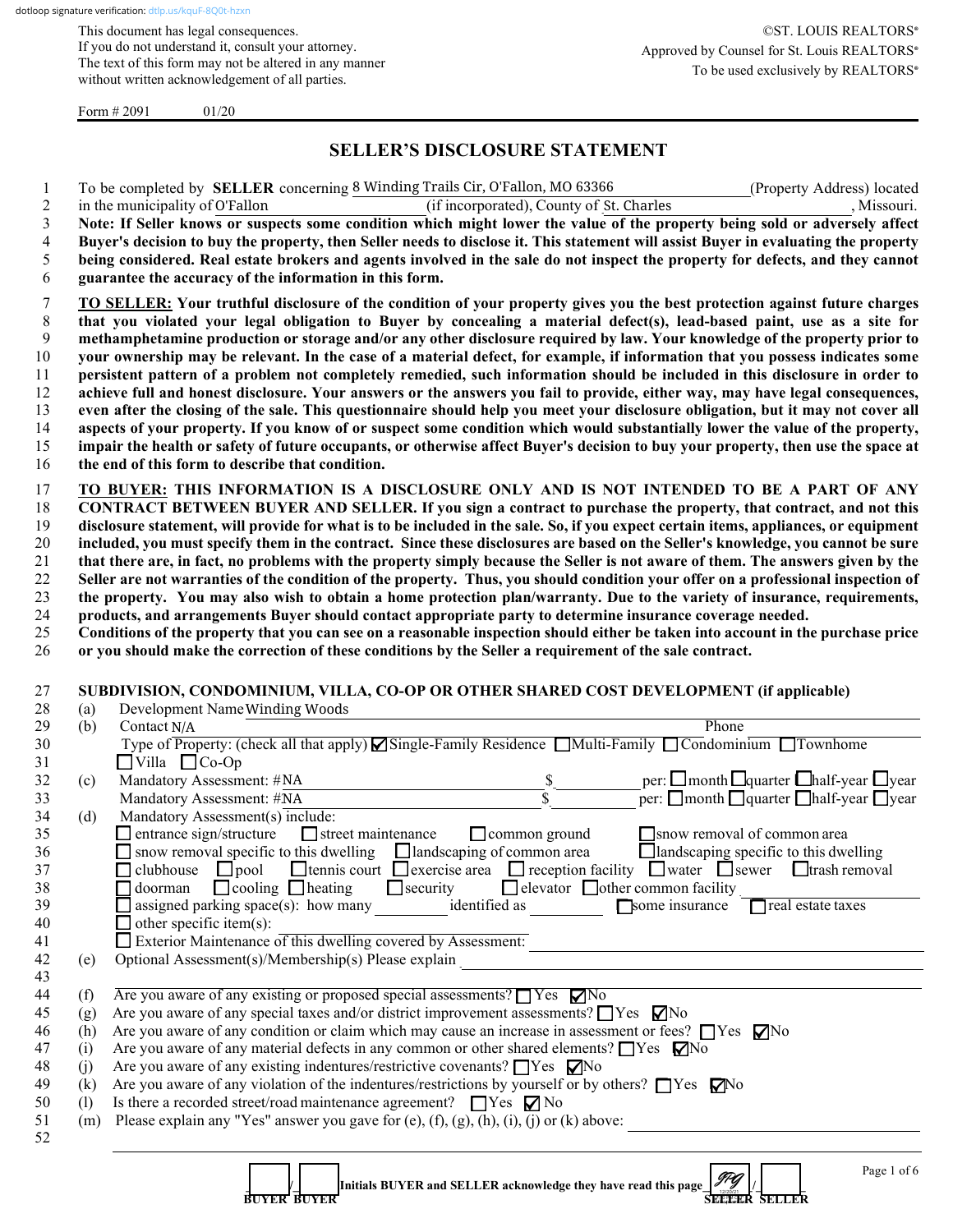dotloop signature verification: [dtlp.us/kquF-8Q0t-hzxn](https://dtlp.us/kquF-8Q0t-hzxn)

| 53         |                                      | <b>UTILITIES</b>                                                                                                                                                                                                                               |  |  |  |  |  |  |  |
|------------|--------------------------------------|------------------------------------------------------------------------------------------------------------------------------------------------------------------------------------------------------------------------------------------------|--|--|--|--|--|--|--|
| 54<br>55   | <b>Utility</b>                       | <b>Current Provider</b><br>Gas/Propane:Spire<br>if Propane, is tank $\Box$ Owned $\Box$ Leased                                                                                                                                                 |  |  |  |  |  |  |  |
| 56         | Electric: Ameren Missouri            |                                                                                                                                                                                                                                                |  |  |  |  |  |  |  |
| 57         | Water: Missouri American Water       |                                                                                                                                                                                                                                                |  |  |  |  |  |  |  |
| 58         | Sewer: City of Ofallon               |                                                                                                                                                                                                                                                |  |  |  |  |  |  |  |
| 59         |                                      | Trash: City of ofallon                                                                                                                                                                                                                         |  |  |  |  |  |  |  |
| 60         |                                      | Recycle: City of ofallon                                                                                                                                                                                                                       |  |  |  |  |  |  |  |
| 61<br>62   | Internet: Apecrum<br>Phone: Spectrum |                                                                                                                                                                                                                                                |  |  |  |  |  |  |  |
| 63         |                                      | HEATING, COOLING AND VENTILATING (Seller is not agreeing that all items checked are being offered for sale.)                                                                                                                                   |  |  |  |  |  |  |  |
| 64         | (a)                                  | Heating Equipment: $\Box$ Forced Air $\Box$ Hot Water Radiators $\Box$ Steam Radiators $\Box$ Radiant $\Box$ Baseboard                                                                                                                         |  |  |  |  |  |  |  |
| 65         | (b)                                  | Source of heating: □Electric□ Natural Gas □ Propane □ Fuel Oil □ Other                                                                                                                                                                         |  |  |  |  |  |  |  |
| 66         | (c)                                  | Type of air conditioning: $\blacksquare$ Central Electric $\blacksquare$ Central Gas $\blacksquare$ Window/Wall (Number of window units )                                                                                                      |  |  |  |  |  |  |  |
| 67         | (d)                                  | Areas of house not served by central heating/cooling:                                                                                                                                                                                          |  |  |  |  |  |  |  |
| 68<br>69   | (e)                                  | Additional: Humidifier Blectronic Air Filter Media Filter Attic Fan Dother:<br>Are you aware of any problems or repairs needed with any item in this section? Nes No If "Yes", please explain                                                  |  |  |  |  |  |  |  |
| 70         | (f)                                  |                                                                                                                                                                                                                                                |  |  |  |  |  |  |  |
| 71         | (g)                                  | Other details:                                                                                                                                                                                                                                 |  |  |  |  |  |  |  |
| 72         |                                      | <b>FIREPLACE(S)</b>                                                                                                                                                                                                                            |  |  |  |  |  |  |  |
| 73         | (a)                                  | Type of fireplace: $\Box$ Wood Burning $\Box$ Vented Gas Logs $\Box$ Vent Free Gas Logs $\Box$ Wood Burning Stove $\Box$ Natural Gas $\Box$ Propane                                                                                            |  |  |  |  |  |  |  |
| 74         | (b)                                  | Type of flues/venting:                                                                                                                                                                                                                         |  |  |  |  |  |  |  |
| 75         |                                      | $\blacksquare$ Functional: (properly vented for wood burning and vented gas logs) Number of fireplace(s) 1<br>Location(s) Living toom                                                                                                          |  |  |  |  |  |  |  |
| 76         |                                      | $\Box$ Non-Functional: Number of fireplace(s) Location(s) Please explain                                                                                                                                                                       |  |  |  |  |  |  |  |
| 77<br>78   | (c)                                  | Are you aware of any problems or repairs needed with any item in this section? $\Box$ Yes $\Box$ No If "Yes", please explain                                                                                                                   |  |  |  |  |  |  |  |
| 79         |                                      | PLUMBING SYSTEM, FIXTURES AND EQUIPMENT; POOL/SPA/POND/LAKE/HOT TUB                                                                                                                                                                            |  |  |  |  |  |  |  |
| 80         | (a)                                  | Water Heater: Electric Natural Gas Propane Tankless Other:                                                                                                                                                                                     |  |  |  |  |  |  |  |
| 81         | (b)                                  | Ice maker supply line: $\blacktriangledown$ Yes $\Box$ No                                                                                                                                                                                      |  |  |  |  |  |  |  |
| 82         | (c)                                  | Jet Tub: $\Box$ Yes $\Box$ No                                                                                                                                                                                                                  |  |  |  |  |  |  |  |
| 83         | (d)                                  | Swimming Pool/Spa/Hot Tub: ■ Yes ØNo                                                                                                                                                                                                           |  |  |  |  |  |  |  |
| 84         |                                      | (If Yes, attach Form #2180, Pool/Spa/Pond/Lake Addendum to Seller's Disclosure Statement)                                                                                                                                                      |  |  |  |  |  |  |  |
| 85         | (e)                                  | Lawn Sprinkler System: $\Box$ Yes $\Box$ No If yes, date of last backflow device inspection certificate:                                                                                                                                       |  |  |  |  |  |  |  |
| 86<br>87   | (f)                                  | Are you aware of any problems or repairs needed in the plumbing system? $\Box$ Yes $\Box$ No If "Yes", please explain                                                                                                                          |  |  |  |  |  |  |  |
| 88         |                                      | WATER (If well exists, attach Form #2165, Septic/Well Addendum to Seller's Disclosure Statement)                                                                                                                                               |  |  |  |  |  |  |  |
| 89         | (a)                                  | What is the source of your drinking water? $\Box$ Public $\Box$ Community $\Box$ Well $\Box$ Other (explain)                                                                                                                                   |  |  |  |  |  |  |  |
| 90         | (b)                                  | If Public, identify the utility company: Missouri American Water                                                                                                                                                                               |  |  |  |  |  |  |  |
| 91         | (c)                                  | Do you have a softener, filter or other purification system? $\blacksquare$ Yes $\blacksquare$ No $\blacksquare$ Downed $\blacksquare$ Leased/Lease Information                                                                                |  |  |  |  |  |  |  |
| 92         | (d)                                  | Are you aware of any problems relating to the water system including the quality or source of water or any components such as                                                                                                                  |  |  |  |  |  |  |  |
| 93         |                                      | the curb stop box? $\Box$ Yes $\Box$ No If "Yes", please explain                                                                                                                                                                               |  |  |  |  |  |  |  |
| 94         |                                      | SEWERAGE (If Septic or Aerator exists, attach Form #2165, Septic/Well Addendum to Seller's Disclosure Statement)                                                                                                                               |  |  |  |  |  |  |  |
| 95         | (a)                                  | What is the type of sewerage system to which the house is connected? $\Box$ Public $\Box$ Private $\Box$ Septic $\Box$ Aerator $\Box$ Other                                                                                                    |  |  |  |  |  |  |  |
| 96         |                                      | If "Other" please explain<br>Is there a sewerage lift system? $\Box$ Yes $\Box$ No If "Yes", is it in good working condition? $\Box$ Yes $\Box$ No                                                                                             |  |  |  |  |  |  |  |
| 97<br>98   | (b)<br>(c)                           | When was the septic/aerator system last serviced?                                                                                                                                                                                              |  |  |  |  |  |  |  |
| 99         | (d)                                  | Are you aware of any leaks, backups, open drain lines or other problems relating to the sewerage system? TYes Mo                                                                                                                               |  |  |  |  |  |  |  |
| 100        |                                      | If "Yes", please explain                                                                                                                                                                                                                       |  |  |  |  |  |  |  |
| 101        |                                      | APPLIANCES (Seller is not agreeing that all items checked are being offered for sale.)                                                                                                                                                         |  |  |  |  |  |  |  |
| 102        | (a)                                  | Electrical Appliances and Equipment: Ø Electric Stove/Range/Cook top Ø Oven DBuilt-in Microwave Oven                                                                                                                                           |  |  |  |  |  |  |  |
| 103        |                                      | ■ Wired smoke alarms<br><b>□</b> Garbage Disposal<br>Trash Compactor<br>$\blacktriangleright$ Electric dryer (hook up)<br><b>○</b> Dishwasher                                                                                                  |  |  |  |  |  |  |  |
| 104        |                                      | $\blacksquare$ Ceiling Fan(s) $\blacksquare$ Intercom System $\blacksquare$ Central Vacuum System $\blacksquare$ Other<br><u> 1989 - Jan Stein Stein Stein Stein Stein Stein Stein Stein Stein Stein Stein Stein Stein Stein Stein Stein S</u> |  |  |  |  |  |  |  |
| 105        | (b)                                  | Gas Appliances & Equipment: ⊠ Natural Gas □ Propane                                                                                                                                                                                            |  |  |  |  |  |  |  |
| 106<br>107 |                                      | □ Oven □ Gas Stove/Range/Cook top □ Exterior Lights □ Barbecue ■ Water heater □ Tankless Water Heater<br>$\Box$ Gas dryer (hook up) $\Box$ Other                                                                                               |  |  |  |  |  |  |  |
|            |                                      |                                                                                                                                                                                                                                                |  |  |  |  |  |  |  |
| 108        | (c)                                  | ⊠ Cable Wiring ⊠Phone Wiring Network/Data Wiring<br>Other Equipment: □TV Antenna                                                                                                                                                               |  |  |  |  |  |  |  |
| 109        |                                      | $\blacktriangleright$ Electric Garage Door Opener(s)<br>Number of controls 2                                                                                                                                                                   |  |  |  |  |  |  |  |
| 110        |                                      | Security Alarm System Owned Leased /Lease information:                                                                                                                                                                                         |  |  |  |  |  |  |  |
|            |                                      | Page 2 of 6<br>Initials BUYER and SELLER acknowledge they have read this page 77                                                                                                                                                               |  |  |  |  |  |  |  |
|            |                                      | <b>SEEEER SELLER</b><br><b>BUYER BUYER</b>                                                                                                                                                                                                     |  |  |  |  |  |  |  |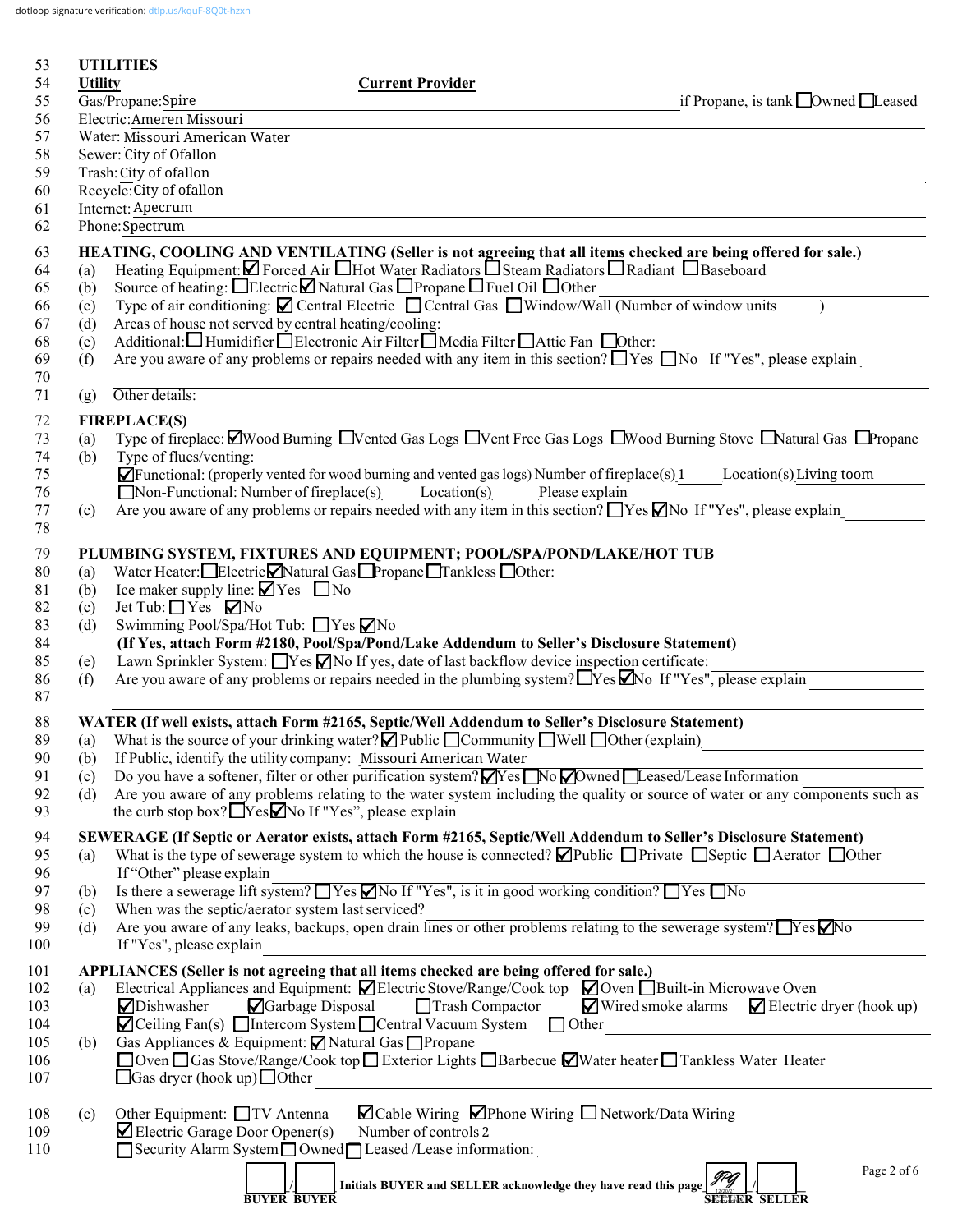| $\Box$ Other:<br>Electronic Pet Fence System Number of Collars:<br>Are you aware of any items in this section in need of repair or replacement? $\Box$ Yes $\Box$ No If "Yes", please explain<br><b>ELECTRICAL</b><br>Type of service panel: $\Box$ Fuses $\Box$ Circuit Breakers $\Box$ Other:<br>Type of wiring: $\blacksquare$ Copper $\blacksquare$ Aluminum $\blacksquare$ Knob and Tube $\blacksquare$ Unknown<br>Are you aware of any problems or repairs needed in the electrical system? Nes Mo If "Yes", please explain<br>ROOF, GUTTERS AND DOWNSPOUTS<br>What is the approximate age of the roof? 1 Years. Documented? $\blacksquare$ Yes $\blacksquare$ No<br>Has the roof ever leaked during your ownership? <b>N</b> Yes No If "Yes" please explain Original roof leaked and was replaced.<br>New roof does not leak<br>Has the roof been repaired, recovered or any portion of it replaced or recovered during your ownership? Yes No If "Yes",<br>please explain New roof after leak<br>Are you aware of any problems with the roof, gutters or downspouts? Nes Mo If "Yes", please explain |
|--------------------------------------------------------------------------------------------------------------------------------------------------------------------------------------------------------------------------------------------------------------------------------------------------------------------------------------------------------------------------------------------------------------------------------------------------------------------------------------------------------------------------------------------------------------------------------------------------------------------------------------------------------------------------------------------------------------------------------------------------------------------------------------------------------------------------------------------------------------------------------------------------------------------------------------------------------------------------------------------------------------------------------------------------------------------------------------------------------------|
|                                                                                                                                                                                                                                                                                                                                                                                                                                                                                                                                                                                                                                                                                                                                                                                                                                                                                                                                                                                                                                                                                                              |
|                                                                                                                                                                                                                                                                                                                                                                                                                                                                                                                                                                                                                                                                                                                                                                                                                                                                                                                                                                                                                                                                                                              |
|                                                                                                                                                                                                                                                                                                                                                                                                                                                                                                                                                                                                                                                                                                                                                                                                                                                                                                                                                                                                                                                                                                              |
|                                                                                                                                                                                                                                                                                                                                                                                                                                                                                                                                                                                                                                                                                                                                                                                                                                                                                                                                                                                                                                                                                                              |
|                                                                                                                                                                                                                                                                                                                                                                                                                                                                                                                                                                                                                                                                                                                                                                                                                                                                                                                                                                                                                                                                                                              |
|                                                                                                                                                                                                                                                                                                                                                                                                                                                                                                                                                                                                                                                                                                                                                                                                                                                                                                                                                                                                                                                                                                              |
|                                                                                                                                                                                                                                                                                                                                                                                                                                                                                                                                                                                                                                                                                                                                                                                                                                                                                                                                                                                                                                                                                                              |
|                                                                                                                                                                                                                                                                                                                                                                                                                                                                                                                                                                                                                                                                                                                                                                                                                                                                                                                                                                                                                                                                                                              |
|                                                                                                                                                                                                                                                                                                                                                                                                                                                                                                                                                                                                                                                                                                                                                                                                                                                                                                                                                                                                                                                                                                              |
|                                                                                                                                                                                                                                                                                                                                                                                                                                                                                                                                                                                                                                                                                                                                                                                                                                                                                                                                                                                                                                                                                                              |
|                                                                                                                                                                                                                                                                                                                                                                                                                                                                                                                                                                                                                                                                                                                                                                                                                                                                                                                                                                                                                                                                                                              |
|                                                                                                                                                                                                                                                                                                                                                                                                                                                                                                                                                                                                                                                                                                                                                                                                                                                                                                                                                                                                                                                                                                              |
|                                                                                                                                                                                                                                                                                                                                                                                                                                                                                                                                                                                                                                                                                                                                                                                                                                                                                                                                                                                                                                                                                                              |
|                                                                                                                                                                                                                                                                                                                                                                                                                                                                                                                                                                                                                                                                                                                                                                                                                                                                                                                                                                                                                                                                                                              |
| <b>CONSTRUCTION</b>                                                                                                                                                                                                                                                                                                                                                                                                                                                                                                                                                                                                                                                                                                                                                                                                                                                                                                                                                                                                                                                                                          |
|                                                                                                                                                                                                                                                                                                                                                                                                                                                                                                                                                                                                                                                                                                                                                                                                                                                                                                                                                                                                                                                                                                              |
| Are you aware of any problems with the footing, foundation walls, sub-floor, interior and exterior walls, roof construction,<br>decks/porches or other load bearing components? TYes MNo If "Yes" please describe in detail __________________                                                                                                                                                                                                                                                                                                                                                                                                                                                                                                                                                                                                                                                                                                                                                                                                                                                               |
| Are you aware of any repairs to any of the building elements listed in (a) above? $\Box$ Yes $\Box$ No If "Yes", please describe the                                                                                                                                                                                                                                                                                                                                                                                                                                                                                                                                                                                                                                                                                                                                                                                                                                                                                                                                                                         |
| location, extent, date and name of the person/company who did the repair or control effort<br><u> 1980 - Andrea Station Barbara, amerikan personal (h. 1980).</u>                                                                                                                                                                                                                                                                                                                                                                                                                                                                                                                                                                                                                                                                                                                                                                                                                                                                                                                                            |
|                                                                                                                                                                                                                                                                                                                                                                                                                                                                                                                                                                                                                                                                                                                                                                                                                                                                                                                                                                                                                                                                                                              |
| Are you aware that any of the work in (b) above was completed without required permits? $\Box$ Yes $\Box$ No                                                                                                                                                                                                                                                                                                                                                                                                                                                                                                                                                                                                                                                                                                                                                                                                                                                                                                                                                                                                 |
| List all significant additions, modifications, renovations, & alterations to the property during your ownership:                                                                                                                                                                                                                                                                                                                                                                                                                                                                                                                                                                                                                                                                                                                                                                                                                                                                                                                                                                                             |
| Were required permits obtained for the work in (d) above? $\Box$ Yes $\Box$ No                                                                                                                                                                                                                                                                                                                                                                                                                                                                                                                                                                                                                                                                                                                                                                                                                                                                                                                                                                                                                               |
| <b>BASEMENT AND CRAWL SPACE (Complete only if applicable)</b>                                                                                                                                                                                                                                                                                                                                                                                                                                                                                                                                                                                                                                                                                                                                                                                                                                                                                                                                                                                                                                                |
| $\Box$ Sump pit $\Box$ Sump pit and pump                                                                                                                                                                                                                                                                                                                                                                                                                                                                                                                                                                                                                                                                                                                                                                                                                                                                                                                                                                                                                                                                     |
| Stone Cinder Block Wood<br>Type of foundation: $\blacksquare$ Concrete                                                                                                                                                                                                                                                                                                                                                                                                                                                                                                                                                                                                                                                                                                                                                                                                                                                                                                                                                                                                                                       |
| Are you aware of any dampness, water accumulation or leakage, in the basement or crawl space? No If "Yes", please                                                                                                                                                                                                                                                                                                                                                                                                                                                                                                                                                                                                                                                                                                                                                                                                                                                                                                                                                                                            |
| describe in detail                                                                                                                                                                                                                                                                                                                                                                                                                                                                                                                                                                                                                                                                                                                                                                                                                                                                                                                                                                                                                                                                                           |
|                                                                                                                                                                                                                                                                                                                                                                                                                                                                                                                                                                                                                                                                                                                                                                                                                                                                                                                                                                                                                                                                                                              |
|                                                                                                                                                                                                                                                                                                                                                                                                                                                                                                                                                                                                                                                                                                                                                                                                                                                                                                                                                                                                                                                                                                              |
| Are you aware of any repairs or other attempts to control any water or dampness problem in the basement or crawl space?                                                                                                                                                                                                                                                                                                                                                                                                                                                                                                                                                                                                                                                                                                                                                                                                                                                                                                                                                                                      |
| $\Box$ Yes $\Box$ No If "Yes", please describe the location, extent, date and name of the person/company who did the repair or control                                                                                                                                                                                                                                                                                                                                                                                                                                                                                                                                                                                                                                                                                                                                                                                                                                                                                                                                                                       |
| effort <b>contract the contract of the contract of the contract of the contract of the contract of the contract of the contract of the contract of the contract of the contract of the contract of the contract of the contract </b>                                                                                                                                                                                                                                                                                                                                                                                                                                                                                                                                                                                                                                                                                                                                                                                                                                                                         |
|                                                                                                                                                                                                                                                                                                                                                                                                                                                                                                                                                                                                                                                                                                                                                                                                                                                                                                                                                                                                                                                                                                              |
| PESTS OR TERMITES/WOOD DESTROYING INSECTS<br>Are you aware of any pests or termites/wood destroying insects impacting the property and improvements? $\Box$ Yes $\Box$ No                                                                                                                                                                                                                                                                                                                                                                                                                                                                                                                                                                                                                                                                                                                                                                                                                                                                                                                                    |
| Are you aware of any uncorrected damage to the property caused by pests or termites/wood destroying insects? $\Box$ Yes $\Box$ No                                                                                                                                                                                                                                                                                                                                                                                                                                                                                                                                                                                                                                                                                                                                                                                                                                                                                                                                                                            |
| Is your property currently under a warranty contract by a licensed pest/termite control company? $\Box$ Yes $\Box$ No                                                                                                                                                                                                                                                                                                                                                                                                                                                                                                                                                                                                                                                                                                                                                                                                                                                                                                                                                                                        |
| Are you aware of any pest/termite control reports for the property? $\Box$ Yes $\nabla$ No                                                                                                                                                                                                                                                                                                                                                                                                                                                                                                                                                                                                                                                                                                                                                                                                                                                                                                                                                                                                                   |
| Are you aware of any pest/termite control treatments to the property? $\Box$ Yes $\nabla$ No                                                                                                                                                                                                                                                                                                                                                                                                                                                                                                                                                                                                                                                                                                                                                                                                                                                                                                                                                                                                                 |
|                                                                                                                                                                                                                                                                                                                                                                                                                                                                                                                                                                                                                                                                                                                                                                                                                                                                                                                                                                                                                                                                                                              |
|                                                                                                                                                                                                                                                                                                                                                                                                                                                                                                                                                                                                                                                                                                                                                                                                                                                                                                                                                                                                                                                                                                              |
| <b>SOIL AND DRAINAGE</b>                                                                                                                                                                                                                                                                                                                                                                                                                                                                                                                                                                                                                                                                                                                                                                                                                                                                                                                                                                                                                                                                                     |
| Are you aware of any fill, expansive soil or sinkholes on the property or that may affect the property? $\Box$ Yes $\Box$ No                                                                                                                                                                                                                                                                                                                                                                                                                                                                                                                                                                                                                                                                                                                                                                                                                                                                                                                                                                                 |
| Are you aware of any soil, earth movement, flood, drainage or grading problems on the property or that may affect the                                                                                                                                                                                                                                                                                                                                                                                                                                                                                                                                                                                                                                                                                                                                                                                                                                                                                                                                                                                        |
| property? $\Box$ Yes $\nabla$ No                                                                                                                                                                                                                                                                                                                                                                                                                                                                                                                                                                                                                                                                                                                                                                                                                                                                                                                                                                                                                                                                             |
| Are you aware of any past, present or proposed mining, strip-mining, or any other excavations on the property or that may affect                                                                                                                                                                                                                                                                                                                                                                                                                                                                                                                                                                                                                                                                                                                                                                                                                                                                                                                                                                             |
| the property? $\Box$ Yes $\Box$ No                                                                                                                                                                                                                                                                                                                                                                                                                                                                                                                                                                                                                                                                                                                                                                                                                                                                                                                                                                                                                                                                           |
| Are you aware of any Post-construction Stormwater Best Management Practices (BMPs) on the property? (BMPs are private                                                                                                                                                                                                                                                                                                                                                                                                                                                                                                                                                                                                                                                                                                                                                                                                                                                                                                                                                                                        |
| stormwater management facilities which include a recorded formal Maintenance Agreement with the Metropolitan Sewer District,                                                                                                                                                                                                                                                                                                                                                                                                                                                                                                                                                                                                                                                                                                                                                                                                                                                                                                                                                                                 |
| e.g. retention ponds, rain gardens, sand filters, permeable pavement) TYes Mo                                                                                                                                                                                                                                                                                                                                                                                                                                                                                                                                                                                                                                                                                                                                                                                                                                                                                                                                                                                                                                |
| Please explain any "Yes" answers you gave in this section<br><u> 1980 - Johann Barbara, martxa alemaniar arg</u>                                                                                                                                                                                                                                                                                                                                                                                                                                                                                                                                                                                                                                                                                                                                                                                                                                                                                                                                                                                             |
|                                                                                                                                                                                                                                                                                                                                                                                                                                                                                                                                                                                                                                                                                                                                                                                                                                                                                                                                                                                                                                                                                                              |

 $\frac{1}{2}$   $\frac{1}{2}$  Initials BUYER and SELLER acknowledge they have read this page  $\frac{1}{2}$  **BUYER BUYER SELLER SELLER** JPG 12/20/21 7:10 PM CST dotloop verified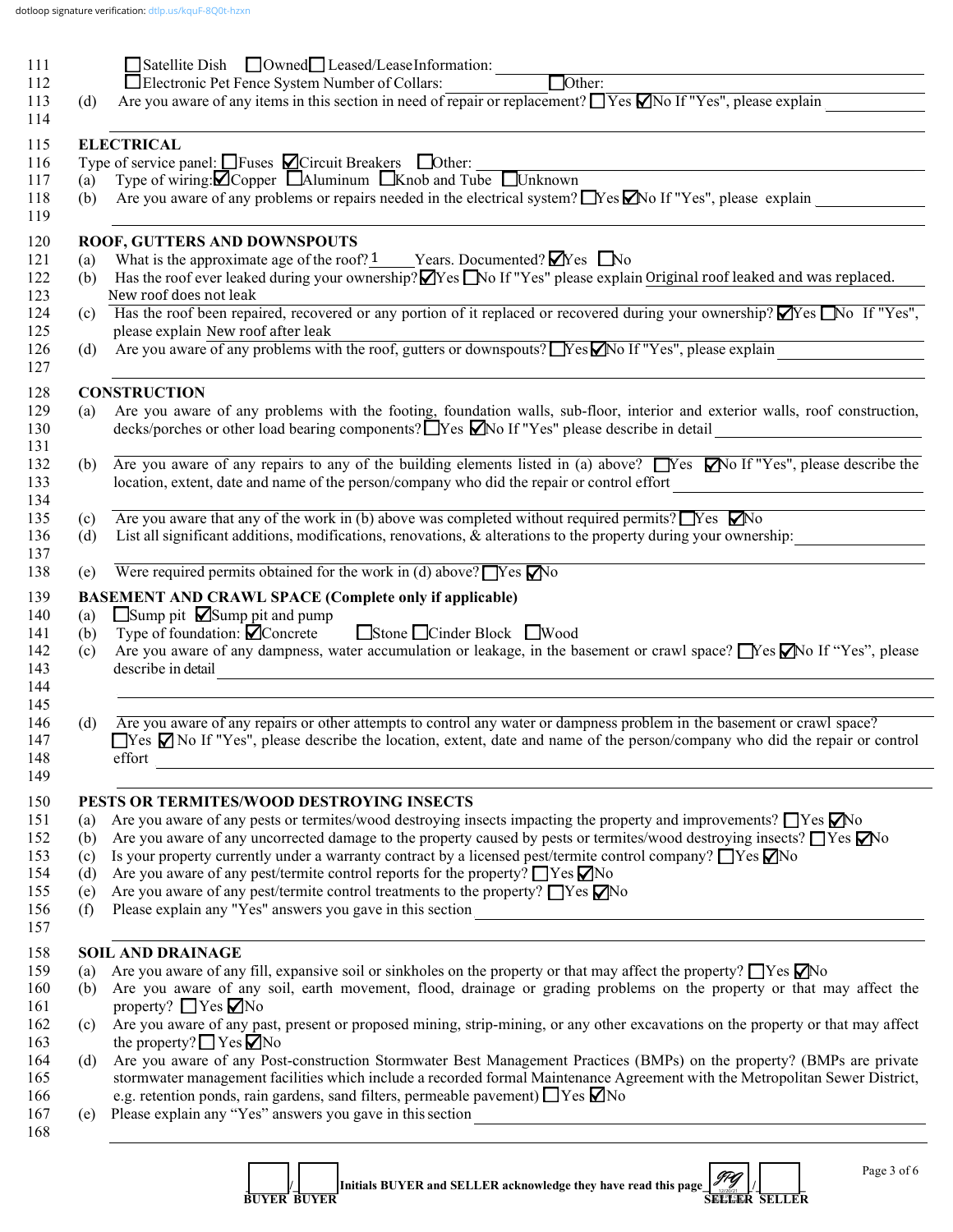#### 169 **HAZARDOUS SUBSTANCES/OTHER ENVIRONMENTAL CONCERNS** 170 (a) Lead: (Note: Production of lead-based paint was banned in 1978. See Disclosure of Information and Acknowledgement Lead Based

|     | Paint and/or Lead-Based Paint Hazards, form #2049.)<br>(1) Are you aware of the presence of any lead hazards (such as paint, water supply lines, etc.) on the property? $\Box$ Yes $\Box$ No<br>(2) Are you aware if it has ever been covered or removed? $\Box$ Yes $\Box$ No<br>(3) Are you aware if the property has been tested for lead? $\Box$ Yes $\Box$ No If "Yes", please give date performed, type of test and test<br>results<br>(4) Please explain any "Yes" answers you gave in this section<br>(b) Asbestos Materials<br>(1) Are you aware of the presence of asbestos materials on the property, such as roof shingles, siding, insulation, ceiling, flooring, |  |  |
|-----|--------------------------------------------------------------------------------------------------------------------------------------------------------------------------------------------------------------------------------------------------------------------------------------------------------------------------------------------------------------------------------------------------------------------------------------------------------------------------------------------------------------------------------------------------------------------------------------------------------------------------------------------------------------------------------|--|--|
|     |                                                                                                                                                                                                                                                                                                                                                                                                                                                                                                                                                                                                                                                                                |  |  |
|     |                                                                                                                                                                                                                                                                                                                                                                                                                                                                                                                                                                                                                                                                                |  |  |
|     |                                                                                                                                                                                                                                                                                                                                                                                                                                                                                                                                                                                                                                                                                |  |  |
|     |                                                                                                                                                                                                                                                                                                                                                                                                                                                                                                                                                                                                                                                                                |  |  |
|     |                                                                                                                                                                                                                                                                                                                                                                                                                                                                                                                                                                                                                                                                                |  |  |
|     | pipe wrap, etc.? $\Box$ Yes $\Box$ No                                                                                                                                                                                                                                                                                                                                                                                                                                                                                                                                                                                                                                          |  |  |
|     | (2) Are you aware of any asbestos material that has been encapsulated or removed? $\Box$ Yes $\nabla$ No                                                                                                                                                                                                                                                                                                                                                                                                                                                                                                                                                                       |  |  |
|     | (3) Are you aware if the property has been tested for the presence of asbestos? $\Box$ Yes $\Box$ No If "Yes", please give date performed,<br>type of test and test results                                                                                                                                                                                                                                                                                                                                                                                                                                                                                                    |  |  |
|     | (4) Please explain any "Yes" answers you gave in this section<br><u> 1989 - Johann Stoff, Amerikaansk politiker († 1908)</u>                                                                                                                                                                                                                                                                                                                                                                                                                                                                                                                                                   |  |  |
|     | (c) Mold                                                                                                                                                                                                                                                                                                                                                                                                                                                                                                                                                                                                                                                                       |  |  |
|     | (1) Are you aware of the presence of any mold on the property? $\Box$ Yes $\Box$ No                                                                                                                                                                                                                                                                                                                                                                                                                                                                                                                                                                                            |  |  |
|     | (2) Are you aware of anything with mold on the property that has ever been covered or removed? $\Box$ Yes $\Box$ No                                                                                                                                                                                                                                                                                                                                                                                                                                                                                                                                                            |  |  |
|     | (3) Are you aware if the property has ever been tested for the presence of mold? These $\Box$ No If "Yes", please give date performed,                                                                                                                                                                                                                                                                                                                                                                                                                                                                                                                                         |  |  |
|     | type of test and test results<br>(4) Please explain any "Yes" answers you gave in this section                                                                                                                                                                                                                                                                                                                                                                                                                                                                                                                                                                                 |  |  |
|     |                                                                                                                                                                                                                                                                                                                                                                                                                                                                                                                                                                                                                                                                                |  |  |
|     | (d) Radon                                                                                                                                                                                                                                                                                                                                                                                                                                                                                                                                                                                                                                                                      |  |  |
|     | (1) Are you aware if the property has been tested for radon gas? $\Box$ Yes $\Box$ No If "Yes", please give date performed, type of test                                                                                                                                                                                                                                                                                                                                                                                                                                                                                                                                       |  |  |
|     | and test results<br>(2) Are you aware if the property has ever been mitigated for radon gas? $\Box$ Yes $\Box$ No If "Yes", please provide the date and name                                                                                                                                                                                                                                                                                                                                                                                                                                                                                                                   |  |  |
|     | of the person/company who did the mitigation<br><u> 1980 - John Stein, mars and de Britain (b. 1980)</u>                                                                                                                                                                                                                                                                                                                                                                                                                                                                                                                                                                       |  |  |
| (e) | Methamphetamine                                                                                                                                                                                                                                                                                                                                                                                                                                                                                                                                                                                                                                                                |  |  |
|     | Are you aware if the property is or was used as a lab, production or storage site for methamphetamine or was the residence of<br>a person convicted of a crime related to methamphetamine or a derivative controlled substance related thereto?<br>□ YesØ No If "Yes", Section 442.606 RSMo requires you to disclose such facts in writing, please explain                                                                                                                                                                                                                                                                                                                     |  |  |
|     | (f) Waste Disposal Site or Demolition Landfill (permitted or unpermitted)                                                                                                                                                                                                                                                                                                                                                                                                                                                                                                                                                                                                      |  |  |
|     | Are you aware of any permitted or unpermitted solid waste disposal site or demolition landfill on the property? $\Box$ Yes $\Box$ No<br>If "Yes", Section 260.213 RSMo requires you to disclose the location of any such site on the property. Please provide such<br>information.                                                                                                                                                                                                                                                                                                                                                                                             |  |  |
|     | Note: If Seller checks "Yes", Buyer may be assuming liability to the State for any remedial action at the property.                                                                                                                                                                                                                                                                                                                                                                                                                                                                                                                                                            |  |  |
| (g) | Radioactive or Hazardous Materials                                                                                                                                                                                                                                                                                                                                                                                                                                                                                                                                                                                                                                             |  |  |
|     | Have you ever received a report stating affirmatively that the property is or was previously contaminated with radioactive<br>material or other hazardous material? $\Box$ Yes $\Box$ No If "Yes", Section 442.055 RSMo requires you to disclose such knowledge<br>in writing. Please provide such information, including a copy of such report, if available.                                                                                                                                                                                                                                                                                                                 |  |  |
|     | (h) Other Environmental Concerns                                                                                                                                                                                                                                                                                                                                                                                                                                                                                                                                                                                                                                               |  |  |
|     | Are you aware of any other environmental concerns that may affect the property such as polychlorinated biphenyls (PCB's),<br>electro-magnetic fields (EMF's), underground fuel tanks, unused septic or storage tanks, etc.? ■ Yes M No If "Yes", please<br>explain                                                                                                                                                                                                                                                                                                                                                                                                             |  |  |

 **BUYER BUYER SELLER SELLER**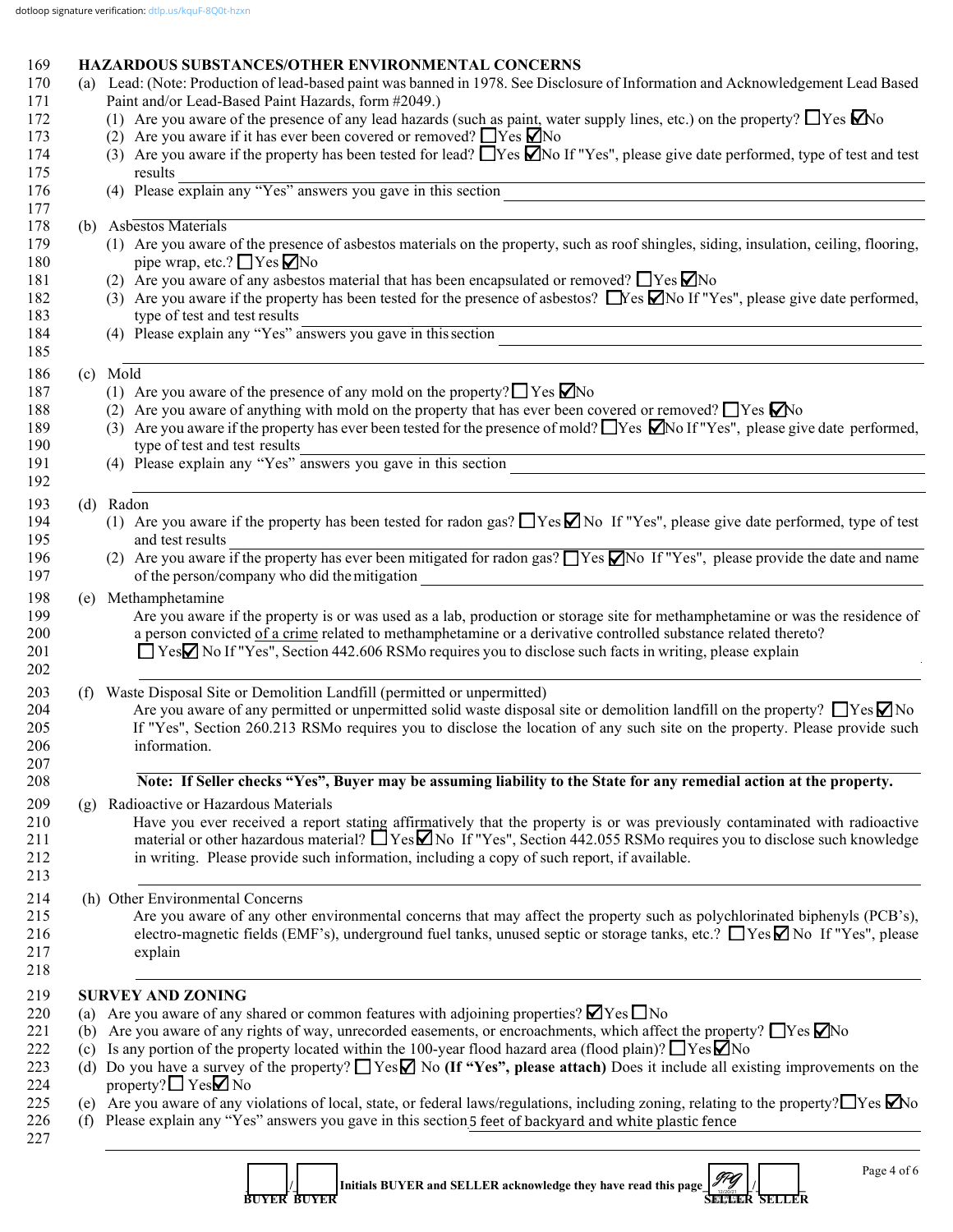| 228        |     | <b>INSURANCE</b>                                                                                                                            |  |  |  |  |  |  |
|------------|-----|---------------------------------------------------------------------------------------------------------------------------------------------|--|--|--|--|--|--|
| 229        |     | Are you aware of any claims that have been filed for damages to the property? $\Box$ Yes $\Box$ No If "Yes", please provide the following   |  |  |  |  |  |  |
| 230        |     | information: date of claim, description of claim, repairs and/or replacements completed                                                     |  |  |  |  |  |  |
| 231        |     |                                                                                                                                             |  |  |  |  |  |  |
| 232<br>233 |     |                                                                                                                                             |  |  |  |  |  |  |
| 234        |     | <b>MISCELLANEOUS</b>                                                                                                                        |  |  |  |  |  |  |
| 235        |     | (a) The approximate age of the residence is 27 years. The Seller has occupied the property from 1994<br>to 2021                             |  |  |  |  |  |  |
|            | (b) | Has the property been continuously occupied during the last twelve months? $\blacksquare$ Yes $\Box$ No If "No", please explain             |  |  |  |  |  |  |
|            |     |                                                                                                                                             |  |  |  |  |  |  |
|            | (c) | Is the property located in an area that requires any compliance inspection(s) including municipality, conservation, fire district or        |  |  |  |  |  |  |
|            |     | any other required governmental authority? Nes No If "Yes", please explain                                                                  |  |  |  |  |  |  |
|            |     |                                                                                                                                             |  |  |  |  |  |  |
|            | (d) | Is the property located in an area that requires any specific disclosure(s) from the city or county? $\Box$ Yes $\Box$ No If "Yes", please  |  |  |  |  |  |  |
|            |     | explain Possible municipality                                                                                                               |  |  |  |  |  |  |
|            | (e) | Is the property designated as a historical home or located in a historic district? $\Box$ Yes $\Box$ No If "Yes", please explain            |  |  |  |  |  |  |
|            |     |                                                                                                                                             |  |  |  |  |  |  |
|            | (f) | $\overline{Is$ property tax abated? $\Box$ Yes $\Box$ No Expiration date<br>Attach documentation from taxing authority.                     |  |  |  |  |  |  |
|            | (g) | Are you aware of any pets having been kept in or on the property? $\blacksquare$ Yes $\blacksquare$ No If "Yes" please explainDogs          |  |  |  |  |  |  |
|            |     |                                                                                                                                             |  |  |  |  |  |  |
|            | (h) | Is the Buyer being offered a protection plan/home warranty at closing at Seller's expense? TYes $\Box$ No (If "Yes", please attach)         |  |  |  |  |  |  |
|            | (i) | Are you aware of any inoperable windows or doors, broken thermal seals, or cracked/broken glass? $\Box$ Yes $\Box$ No                       |  |  |  |  |  |  |
|            | (1) | Are you aware if carpet has been laid over a damaged wood floor? $\Box$ Yes $\Box$ No                                                       |  |  |  |  |  |  |
|            | (k) | Are you aware of any existing or threatened legal action affecting the property? $\Box$ Yes $\Box$ No                                       |  |  |  |  |  |  |
|            | (1) | Are you aware of any consent required of anyone other than the signer(s) of this form to convey title to the property? $\Box$ Yes $\Box$ No |  |  |  |  |  |  |
|            | (m) | Please explain any "Yes" answers you gave for (i), (j), (k), or (l) above Broken thermal seals                                              |  |  |  |  |  |  |
|            |     |                                                                                                                                             |  |  |  |  |  |  |

## 255 **Additional Comments:**  $256$ 257  $\Box$  $258$  $259$   $\overline{\phantom{a}}$ 260 \_\_\_\_\_\_\_\_\_\_\_\_\_\_\_\_\_\_\_\_\_\_\_\_\_\_\_\_\_\_\_\_\_\_\_\_\_\_\_\_\_\_\_\_\_\_\_\_\_\_\_\_\_\_\_\_\_\_\_\_\_\_\_\_\_\_\_\_\_\_\_\_\_\_\_\_\_\_\_\_\_\_\_\_\_\_\_\_\_\_\_\_\_\_\_\_\_\_\_\_\_\_\_\_\_\_\_\_

261 Seller attaches the following document(s):